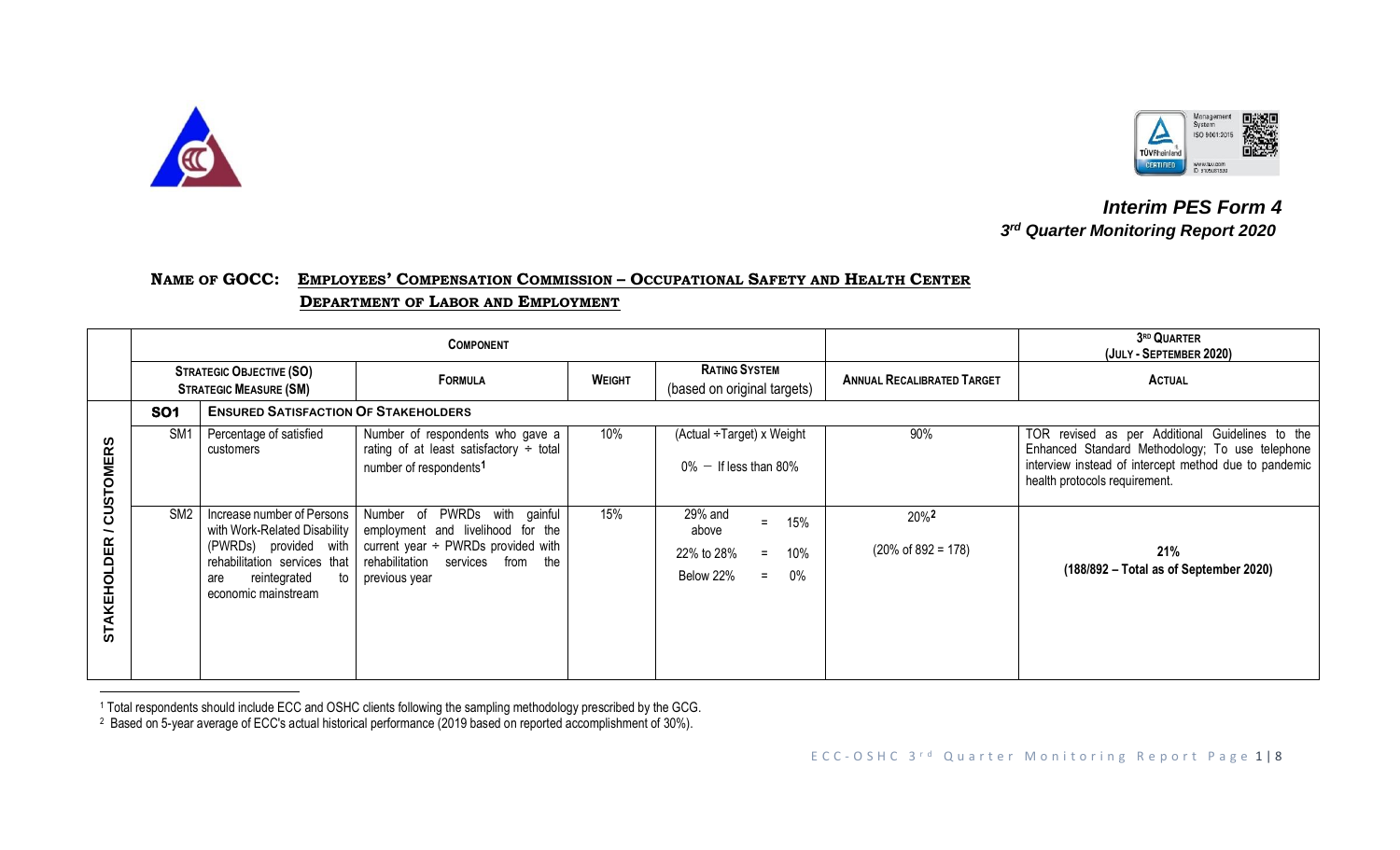





**03 NOVEMBER 2020** 

**STELLA Z. BANAWIS**  *Executive Director* **EMPLOYEES' COMPENSATION COMMISSION (ECC)** 4/F and 5/F ECC Bldg., 355 Sen. Gil Puyat Ave. Ext., Makati City

## **ACKNOWLEDGEMENT RECEIPT**

LETTER 28 OCTOBER 2020 DATE:

RE: **[E] LETTER FROM ECC TO GCG RE SUBMISSION OF ECC-OSHC QUARTERLY MONITORING REPORT FOR THE 3RD QUARTER OF 2020 (INTERIM PES FORM 4)** 

The said document was officially received by the Governance Commission on 03 November 2020 and has been forwarded to the responsible GCG Officer for appropriate action.

To follow-up for further action on the document, you may contact us through telephone numbers (02) 5328-2030 or (02) 5318-1000. Please cite the GCG Document Management System (DMS) Barcode Number: **0-1144-03-11-2020-013440.**

THIS RECEIPT IS COMPUTER GENERATED AND DOES NOT REQUIRE SIGNATURE.

Received by:

Signature over Printed Name **Date and Time** Date and Time

*PRIVACY NOTICE: Any or all personal data you provided will only be used to process your transaction with the GCG and for other compatible purposes. All collected data will be kept secure and confidential, unless otherwise authorized by law. They will be disposed of as soon as the purpose for their use has been achieved. Only aggregate or anonymized data shall be subject to further processing. We respect your rights under the Data Privacy Act. Should you wish to invoke any such rights in relation to our processing of your personal data, or have questions or clarifications relative to privacy and data protection, you may contact the GCG - Data Privacy Team at privacy@gcg.gov.ph. You may lodge your complaint or submit an incident report form in the same email address.*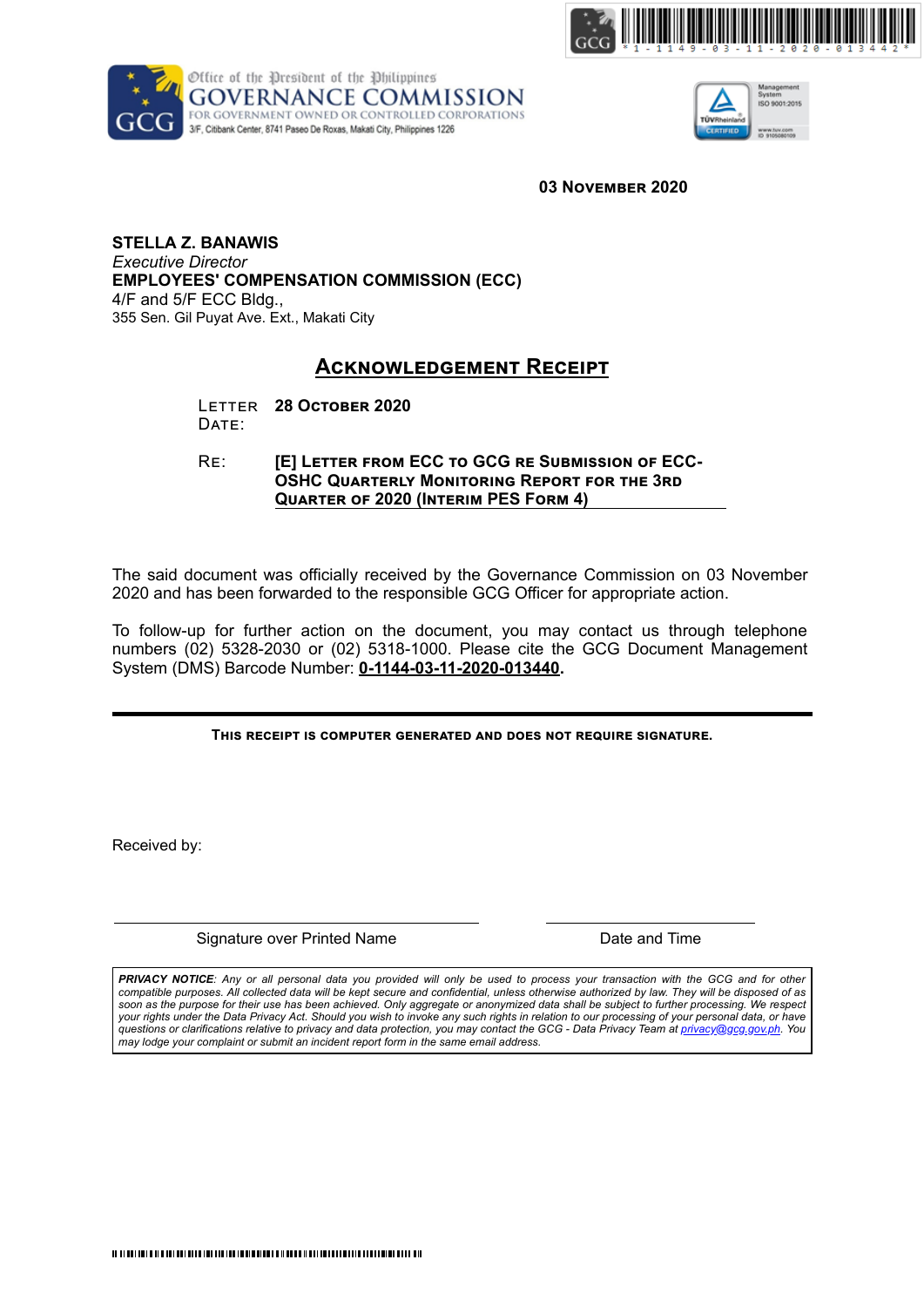

Republic of the Philippines DEPARTMENT OF LABOR AND EMPLOYMENT **EMPLOYEES ' COMPENSATION COMMISSION** 4<sup>th</sup> & 5<sup>th</sup> Floors, ECC Building, 355 Sen. Gil J. Puyat Avenue, City of Makati



Tel. No. 899-4251; 899-4252 · Fax. No. 897-7597 · E-mail: info@ecc.gov.ph · Website: http://www.ecc.gov.ph

28 October 2020

**Atty. SAMUEL G. DAGPIN, JR.** Chairman Governance Commission for GOCCs (GCG) 3/F Citibank Center Paseo de Roxas Avenue, Makati City

Dear Chairman Dagpin, Jr:

In compliance with GCG Memorandum Circular No. 2017-02 dated 30 June 2017, may we submit the attached ECC-OSHC Quarterly Monitoring Report for the 3rd Quarter of 2020 (Interim PES Form 4) for your perusal.

Thank you.

Very truly yours,

 **STELLA ZIPAGAN-BANAWIS** Executive Director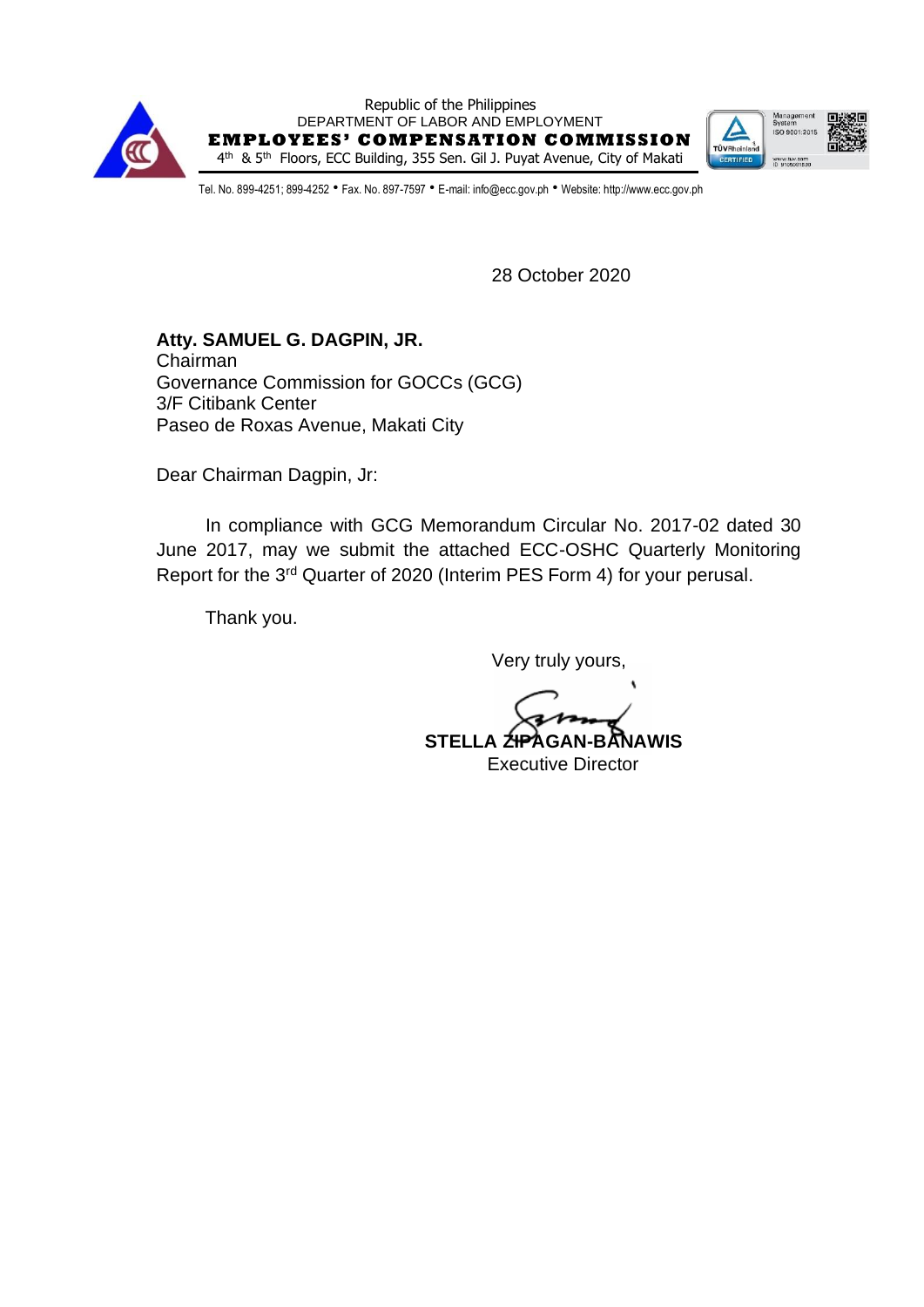|                     |                                                                                    |                                                              |                                                      | 3RD QUARTER<br>(JULY - SEPTEMBER 2020)              |                                   |               |                                                                                                                     |                                                   |                                    |                                                                       |       |
|---------------------|------------------------------------------------------------------------------------|--------------------------------------------------------------|------------------------------------------------------|-----------------------------------------------------|-----------------------------------|---------------|---------------------------------------------------------------------------------------------------------------------|---------------------------------------------------|------------------------------------|-----------------------------------------------------------------------|-------|
|                     | <b>STRATEGIC OBJECTIVE (SO)</b><br><b>FORMULA</b><br><b>STRATEGIC MEASURE (SM)</b> |                                                              | <b>WEIGHT</b>                                        | <b>RATING SYSTEM</b><br>(based on original targets) | <b>ANNUAL RECALIBRATED TARGET</b> | <b>ACTUAL</b> |                                                                                                                     |                                                   |                                    |                                                                       |       |
|                     |                                                                                    |                                                              |                                                      |                                                     |                                   |               | Qtr.                                                                                                                | No. of<br><b>PWRDs</b><br>with<br><b>Business</b> | No. of<br><b>PWRDs</b><br>Employed | No. of<br><b>PWRDs w</b><br><b>Business</b><br>$\pmb{\&}$<br>Employed | Total |
|                     |                                                                                    |                                                              |                                                      |                                                     |                                   |               | 1st                                                                                                                 | 12                                                | $\overline{2}$                     | $\bf 6$                                                               | 20    |
|                     |                                                                                    |                                                              |                                                      |                                                     |                                   |               | 2 <sub>nd</sub>                                                                                                     | 20                                                | 20                                 | 22                                                                    | 62    |
|                     |                                                                                    |                                                              |                                                      |                                                     |                                   |               | 3 <sub>rd</sub>                                                                                                     | 40                                                | 20                                 | 46                                                                    | 106   |
|                     |                                                                                    |                                                              |                                                      |                                                     |                                   |               | Total                                                                                                               | 72                                                | 42                                 | 74                                                                    | 188   |
|                     |                                                                                    |                                                              | <b>Sub-Total</b>                                     | 25%                                                 |                                   |               |                                                                                                                     |                                                   |                                    |                                                                       |       |
|                     | <b>SO2</b>                                                                         | <b>MAXIMIZED BUDGET UTILIZATION</b>                          |                                                      |                                                     |                                   |               |                                                                                                                     |                                                   |                                    |                                                                       |       |
| <b>FINANCE</b>      | SM3                                                                                | Efficient<br>utilization<br>0f<br>corporate operating budget | Total budget utilized ÷ total DBM<br>approved budget | 10%                                                 | All or nothing                    | 75%           | ECC<br>33% as of Sept. 2020<br>$\overline{\phantom{m}}$<br>OSHC<br>28% as of Sept. 2020<br>$\overline{\phantom{m}}$ |                                                   |                                    |                                                                       |       |
|                     |                                                                                    |                                                              | <b>Sub-Total</b>                                     | 10%                                                 |                                   |               |                                                                                                                     |                                                   |                                    |                                                                       |       |
| $\geq$ $\mathbb{E}$ | <b>SO3</b>                                                                         |                                                              | <b>ENHANCED EC BENEFITS THROUGH POLICY ISSUANCES</b> |                                                     |                                   |               |                                                                                                                     |                                                   |                                    |                                                                       |       |

E C C - O S H C 3<sup>rd</sup> Quarter Monitoring Report Page 2 | 8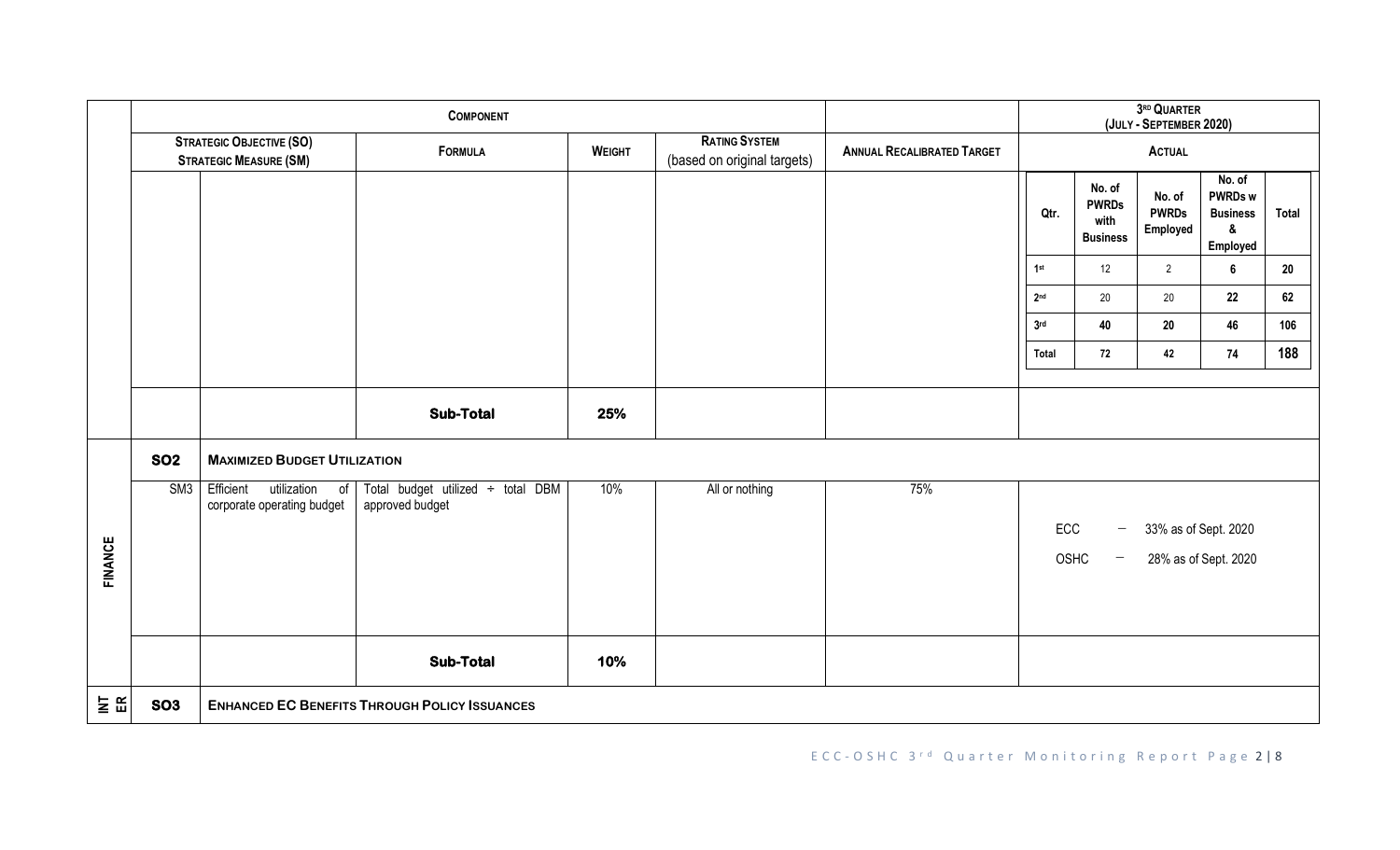|                                                                                                                                     | <b>COMPONENT</b>                                                                                               |               |                                                     | 3RD QUARTER<br>(JULY - SEPTEMBER 2020) |                 |                                                                                                                                                                                                                                                                                                                                                                                                                                                                                                                                                                                                                                                                                                                                                                                                                                                                                                                    |
|-------------------------------------------------------------------------------------------------------------------------------------|----------------------------------------------------------------------------------------------------------------|---------------|-----------------------------------------------------|----------------------------------------|-----------------|--------------------------------------------------------------------------------------------------------------------------------------------------------------------------------------------------------------------------------------------------------------------------------------------------------------------------------------------------------------------------------------------------------------------------------------------------------------------------------------------------------------------------------------------------------------------------------------------------------------------------------------------------------------------------------------------------------------------------------------------------------------------------------------------------------------------------------------------------------------------------------------------------------------------|
| <b>STRATEGIC OBJECTIVE (SO)</b><br><b>STRATEGIC MEASURE (SM)</b>                                                                    | <b>FORMULA</b>                                                                                                 | <b>WEIGHT</b> | <b>RATING SYSTEM</b><br>(based on original targets) | <b>ANNUAL RECALIBRATED TARGET</b>      |                 | <b>ACTUAL</b>                                                                                                                                                                                                                                                                                                                                                                                                                                                                                                                                                                                                                                                                                                                                                                                                                                                                                                      |
| SM4<br>Increase<br>of<br>number<br>EC<br>policy<br>approved<br>to<br>enhance<br>issuances<br>benefits<br>and<br>improve<br>services | Total number of EC policy issuances<br>geared towards the enhancement of<br>benefits and services <sup>3</sup> | 10%           | (Actual ÷Target) x Weight                           | 6 policies                             | -2.<br>3.<br>4. | 117%<br>(7/6 as of September 2020)<br>Extending the payment of deadline for remittance of<br>EC contributions by employers in view of the<br>declaration of a State of Public Health Emergency<br>and State of Calamity throughout the Philippines<br>due to Corona Virus Disease 2019 (COVID-19)<br>(ECC BR No. 20-03-06 dated 31 March 2020)<br>Expediting the processing of EC claims of workers<br>for diseases acquired in line of duty during<br>outbreaks, epidemics and pandemics. (ECC BR No.<br>20-03-07 dated 31 March 2020)<br>Grant of advance pension for EC pensioners in both<br>public and private sector whose areas were<br>declared under State of Calamity (ECC BR No. 20-<br>04-08 dated 29 April 2020)<br>Guidelines on the interruption of the<br>prescriptive period for the filing of Employees'<br>Compensation (EC) Claims during the<br>pandemic, epidemic or public health emergency |
|                                                                                                                                     |                                                                                                                |               |                                                     |                                        |                 | and other fortuitous events (ECC BR No. 20-07-<br>12 dated 17 July 2020)                                                                                                                                                                                                                                                                                                                                                                                                                                                                                                                                                                                                                                                                                                                                                                                                                                           |

<sup>&</sup>lt;sup>3</sup> Policy pertains to an issuance providing for enhancement of benefits and/or improvement of services issued and approved either by the President of the Philippines or ECC Board. The increase in primary benefits require the President before implementation while increase in the accessory benefits and services only require approval of the Board.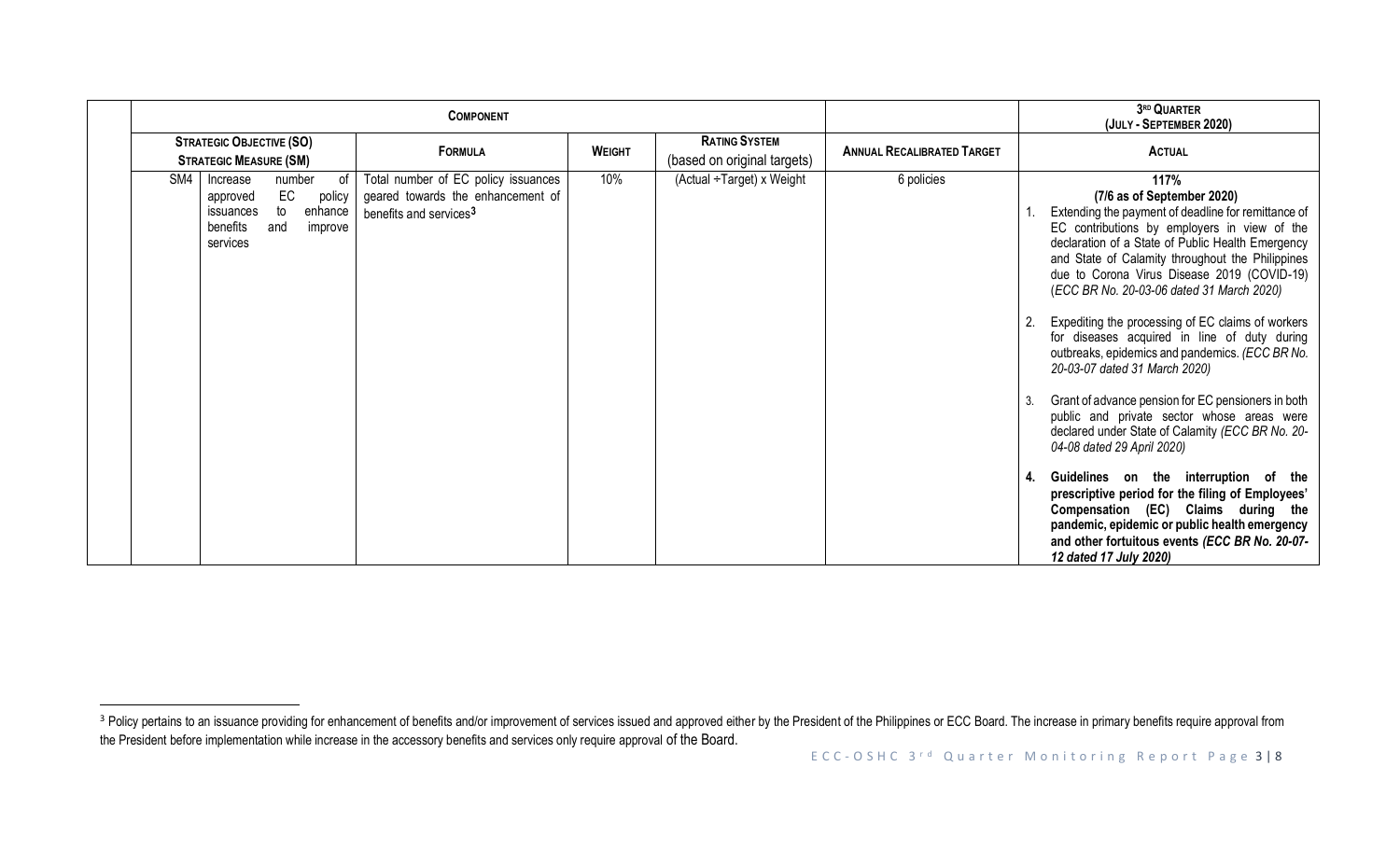|                 |                                                                                   |                                                                                                                            |               | 3RD QUARTER<br>(JULY - SEPTEMBER 2020)              |                                                                                         |                                                                                                                                                                                                                                                                                                                                                                                                                                                                                                                                                                                                                                                                                                                                                                                                          |                 |                 |                |
|-----------------|-----------------------------------------------------------------------------------|----------------------------------------------------------------------------------------------------------------------------|---------------|-----------------------------------------------------|-----------------------------------------------------------------------------------------|----------------------------------------------------------------------------------------------------------------------------------------------------------------------------------------------------------------------------------------------------------------------------------------------------------------------------------------------------------------------------------------------------------------------------------------------------------------------------------------------------------------------------------------------------------------------------------------------------------------------------------------------------------------------------------------------------------------------------------------------------------------------------------------------------------|-----------------|-----------------|----------------|
|                 | <b>STRATEGIC OBJECTIVE (SO)</b><br><b>STRATEGIC MEASURE (SM)</b>                  | <b>FORMULA</b>                                                                                                             | <b>WEIGHT</b> | <b>RATING SYSTEM</b><br>(based on original targets) | <b>ANNUAL RECALIBRATED TARGET</b>                                                       | <b>ACTUAL</b>                                                                                                                                                                                                                                                                                                                                                                                                                                                                                                                                                                                                                                                                                                                                                                                            |                 |                 |                |
|                 |                                                                                   |                                                                                                                            |               |                                                     |                                                                                         | Grant of EC funeral benefits to the beneficiaries<br>5.<br>of covered members despite the absence of<br>proof of expenses for funeral services further<br>amending for this purpose rule XIV, Section1 of<br>the Amended Rules on Employees'<br>Compensation (ECC BR No. 20-07-13 dated 17<br><b>July 2020)</b><br>One-time financial assistance of Php20,000 to<br>6.<br>EC permanent partial disability (PPD), EC<br>permanent total disability (PTD) and<br>survivorship pensioners in the private sector<br>(ECC BR No. 20-07-14 dated 17 July 2020)<br>Granting of One-Time Financial Assistance of<br>Php20,000 to EC Permanent Partial Disability<br>(PPD), EC Permanent Total Disability (PTD) and<br>Survivorship Pensioners in the Public Sector<br>(ECC BR No. 20-08-17 dated 06 August 2020) |                 |                 |                |
| <b>SO4</b>      | <b>PROMPT AND FAIR RESOLUTION OF CASES</b>                                        |                                                                                                                            |               |                                                     |                                                                                         |                                                                                                                                                                                                                                                                                                                                                                                                                                                                                                                                                                                                                                                                                                                                                                                                          |                 |                 |                |
| SM <sub>5</sub> | Efficient disposition of<br>appealed cases within the<br>Process Cycle Time (PCT) | Number of cases acted upon within<br>PCT from receipt of complete<br>documents $\div$ number of cases as of 30<br>November | 15%           | $(Actual \div Target) \times Weight$                | 80%<br>of Appealed Cases disposed within<br>the Applicable Processing Time <sup>4</sup> |                                                                                                                                                                                                                                                                                                                                                                                                                                                                                                                                                                                                                                                                                                                                                                                                          | Q <sub>1</sub>  | Q2              | Q3             |
|                 |                                                                                   |                                                                                                                            |               |                                                     |                                                                                         | Cases Received                                                                                                                                                                                                                                                                                                                                                                                                                                                                                                                                                                                                                                                                                                                                                                                           | 16              | 12              | 13             |
|                 |                                                                                   |                                                                                                                            |               |                                                     |                                                                                         | Cases Disposed<br>within PCT                                                                                                                                                                                                                                                                                                                                                                                                                                                                                                                                                                                                                                                                                                                                                                             | 16              | 12              | 8              |
|                 |                                                                                   |                                                                                                                            |               |                                                     |                                                                                         | Total appealed<br>cases disposed<br>within 20 working<br>days PCT                                                                                                                                                                                                                                                                                                                                                                                                                                                                                                                                                                                                                                                                                                                                        | 100%<br>(16/16) | 100%<br>(28/28) | 88%<br>(36/41) |
|                 |                                                                                   |                                                                                                                            |               |                                                     |                                                                                         |                                                                                                                                                                                                                                                                                                                                                                                                                                                                                                                                                                                                                                                                                                                                                                                                          |                 |                 |                |

<sup>4</sup> Applicable processing time based on compliance with Republic Act No. 11032 or the Ease of Doing Business and Efficient Government Service Delivery Act of 2018.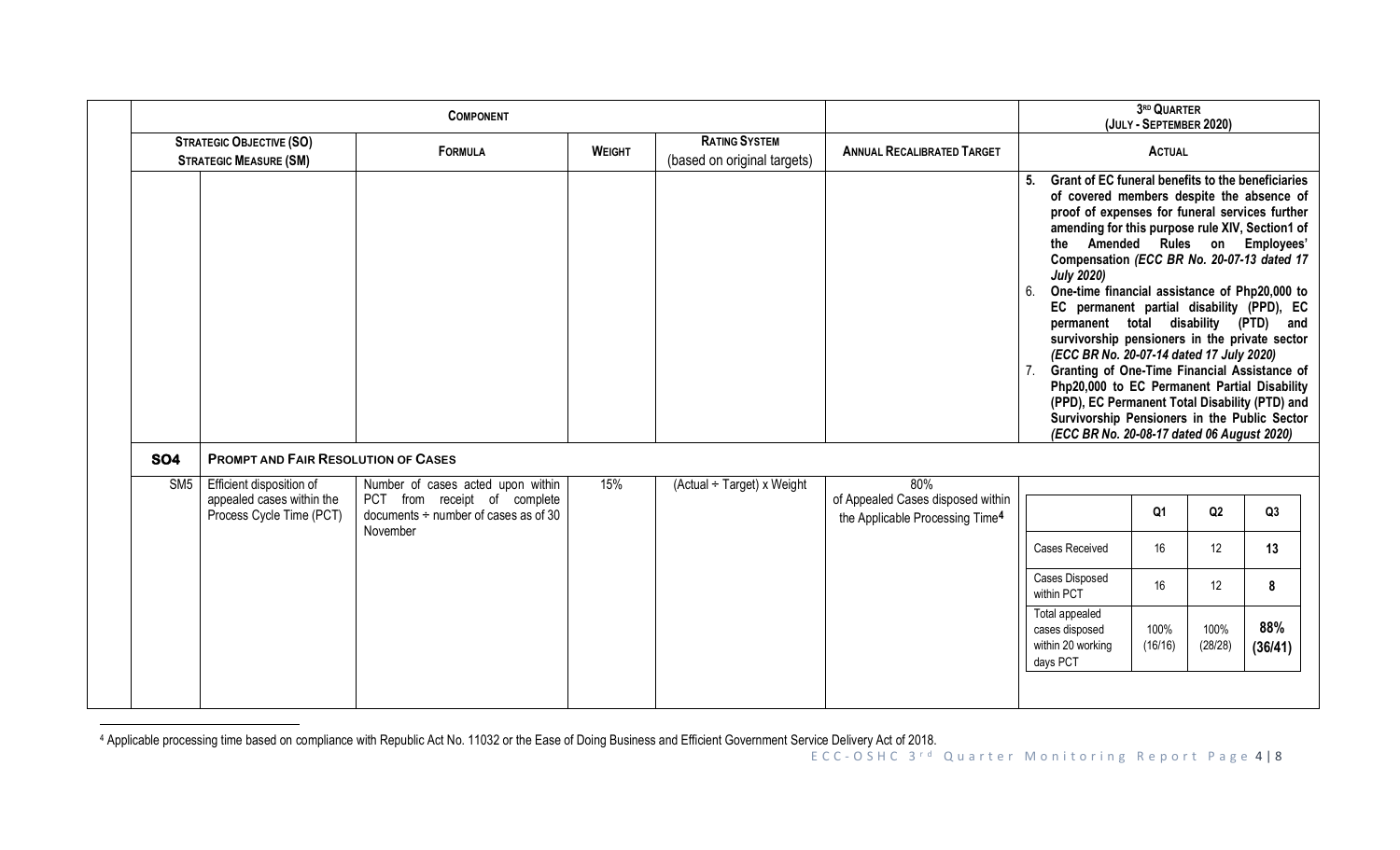|                 |                                                                                 |                                                                                                              | 3RD QUARTER<br>(JULY - SEPTEMBER 2020) |                                                     |                                   |                                                         |                |               |    |              |
|-----------------|---------------------------------------------------------------------------------|--------------------------------------------------------------------------------------------------------------|----------------------------------------|-----------------------------------------------------|-----------------------------------|---------------------------------------------------------|----------------|---------------|----|--------------|
|                 | <b>STRATEGIC OBJECTIVE (SO)</b><br><b>STRATEGIC MEASURE (SM)</b>                | <b>FORMULA</b>                                                                                               | <b>WEIGHT</b>                          | <b>RATING SYSTEM</b><br>(based on original targets) | <b>ANNUAL RECALIBRATED TARGET</b> |                                                         |                | <b>ACTUAL</b> |    |              |
| <b>SO5</b>      |                                                                                 | <b>INCREASED AVAILMENT OF REHABILITATION SERVICES FOR PWRDS</b>                                              |                                        |                                                     |                                   |                                                         |                |               |    |              |
| SM <sub>6</sub> | PWRDs facilitated with<br>rehabilitation services<br>(PT/OT, Prosthesis and     | Number of PWRDs with valid requests<br>provided with rehabilitation ÷ total<br>number of PWRDs with complete | 10%                                    | All or nothing                                      | 100%                              | 100%<br>373 PWRDs provided with rehabilitation services |                |               |    |              |
|                 | Skills and Entrepreneurial<br>training)                                         | documents                                                                                                    |                                        |                                                     |                                   |                                                         | Q <sub>1</sub> | Q2            | Q3 | <b>Total</b> |
|                 |                                                                                 |                                                                                                              |                                        |                                                     |                                   | PT/OT                                                   | 98             | $\Omega$      | 20 | 118          |
|                 |                                                                                 |                                                                                                              |                                        |                                                     |                                   | Prosthesis                                              | 19             |               | 6  | 26           |
|                 |                                                                                 |                                                                                                              |                                        |                                                     |                                   | Entrepreneurial<br>/Skills Training                     | 201            | 13            | 15 | 229          |
|                 |                                                                                 |                                                                                                              |                                        |                                                     |                                   | Total                                                   | 318            | 14            | 41 | 373          |
| <b>SO6</b>      |                                                                                 | <b>IMPROVED AWARENESS AND CAPACITY IN PRIORITY AREAS</b>                                                     |                                        |                                                     |                                   |                                                         |                |               |    |              |
| SM7             | Increase the number of new                                                      | Actual number of batches provided for                                                                        | 10%                                    | All or nothing                                      | 76 new batches of OSH trainings   |                                                         |                |               |    |              |
|                 | batches for the mandatory<br>Occupational Safety and<br>Health (OSHC) trainings | safety officers in compliance with R.A.<br>No. 11058                                                         |                                        |                                                     |                                   |                                                         | Q1             | Q2            | Q3 | Total        |
|                 | conducted                                                                       |                                                                                                              |                                        |                                                     |                                   | New batches<br>provided with<br><b>OSHC Trainings</b>   | 38             | $\Omega$      | 19 | 57           |
|                 |                                                                                 |                                                                                                              |                                        |                                                     |                                   | 75%<br>(57/76 batches as of September 2020)             |                |               |    |              |
| <b>SO7</b>      | <b>EFFICIENT DELIVERY OF TECHNICAL SERVICES</b>                                 |                                                                                                              |                                        |                                                     |                                   |                                                         |                |               |    |              |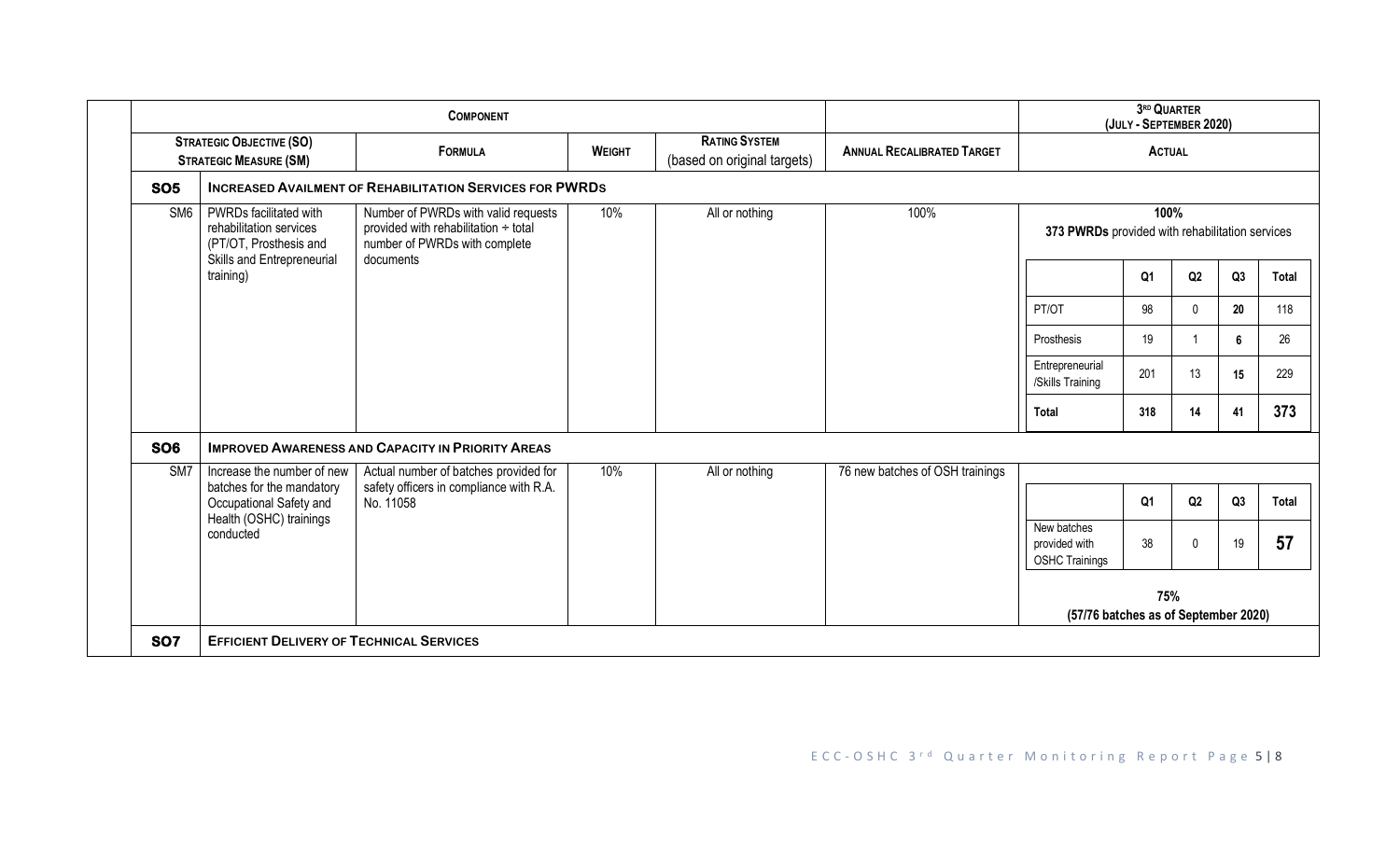|                 |                                                                                                      | <b>COMPONENT</b>                                                                                                     |               | 3RD QUARTER<br>(JULY - SEPTEMBER 2020)                 |                                                                                   |                                                                                                                                                                                           |                                         |                                                       |                                                    |                                             |
|-----------------|------------------------------------------------------------------------------------------------------|----------------------------------------------------------------------------------------------------------------------|---------------|--------------------------------------------------------|-----------------------------------------------------------------------------------|-------------------------------------------------------------------------------------------------------------------------------------------------------------------------------------------|-----------------------------------------|-------------------------------------------------------|----------------------------------------------------|---------------------------------------------|
|                 | <b>STRATEGIC OBJECTIVE (SO)</b><br><b>STRATEGIC MEASURE (SM)</b>                                     | <b>FORMULA</b>                                                                                                       | <b>WEIGHT</b> | <b>RATING SYSTEM</b><br>(based on original targets)    | <b>ANNUAL RECALIBRATED TARGET</b>                                                 | <b>ACTUAL</b>                                                                                                                                                                             |                                         |                                                       |                                                    |                                             |
| SM <sub>8</sub> | Percentage of technical<br>services <sup>5</sup> completed within<br>the process cycle time<br>(PCT) | Number of technical services<br>completed within $PCT \div$ total number<br>of technical services with valid request | 10%           | (Actual ÷ Target) x Weight<br>$0\%$ = if less than 95% | 100%<br>of Technical Services completed<br>within the prescribed PCT <sup>6</sup> | OH<br>Examination<br>PPE Testing<br>WEM<br><b>Total</b>                                                                                                                                   | Q <sub>1</sub><br>5<br>114<br>29<br>148 | Q2<br>$\mathbf 0$<br>38<br>$\mathbf{0}$<br>38<br>100% | Q3<br>$\overline{2}$<br>114<br>$\mathbf{0}$<br>116 | Total<br>$\overline{7}$<br>266<br>29<br>302 |
|                 |                                                                                                      | <b>Sub-Total</b>                                                                                                     | 55%           |                                                        |                                                                                   |                                                                                                                                                                                           | (302/302 as of September 2020)          |                                                       |                                                    |                                             |
| SO <sub>8</sub> |                                                                                                      | <b>MAINTENANCE AND IMPLEMENTATION OF A QUALITY MANAGEMENT SYSTEM</b>                                                 |               |                                                        |                                                                                   |                                                                                                                                                                                           |                                         |                                                       |                                                    |                                             |
| <b>SM09</b>     | <b>Improve Quality</b><br>Management System                                                          | Actual accomplishment                                                                                                | 5%            | All or nothing                                         | Pass surveillance audit on ISO<br>Certification 9001:20157                        | ECC<br>$\bullet$<br>Conducted part one of Management Review<br>$\circ$<br>Meeting on September 29, 2020.<br>OSHC<br>$\bullet$<br>Conducted internal audit for the 3rd Quarter.<br>$\circ$ |                                         |                                                       |                                                    |                                             |

<sup>&</sup>lt;sup>5</sup>Technical services: (1) Work Environment Measurement; (2) Biological Monitoring for heavy metals and organize solvents; and (3) Personnel Protective Equipment (PPE) Testing

<sup>7</sup> Should cover both ECC and OSHC processes

<sup>&</sup>lt;sup>6</sup> Applicable processing time based on compliance with Republic Act No. 11032 or the Ease of Doing Business and Efficient Government Service Delivery Act of 2018.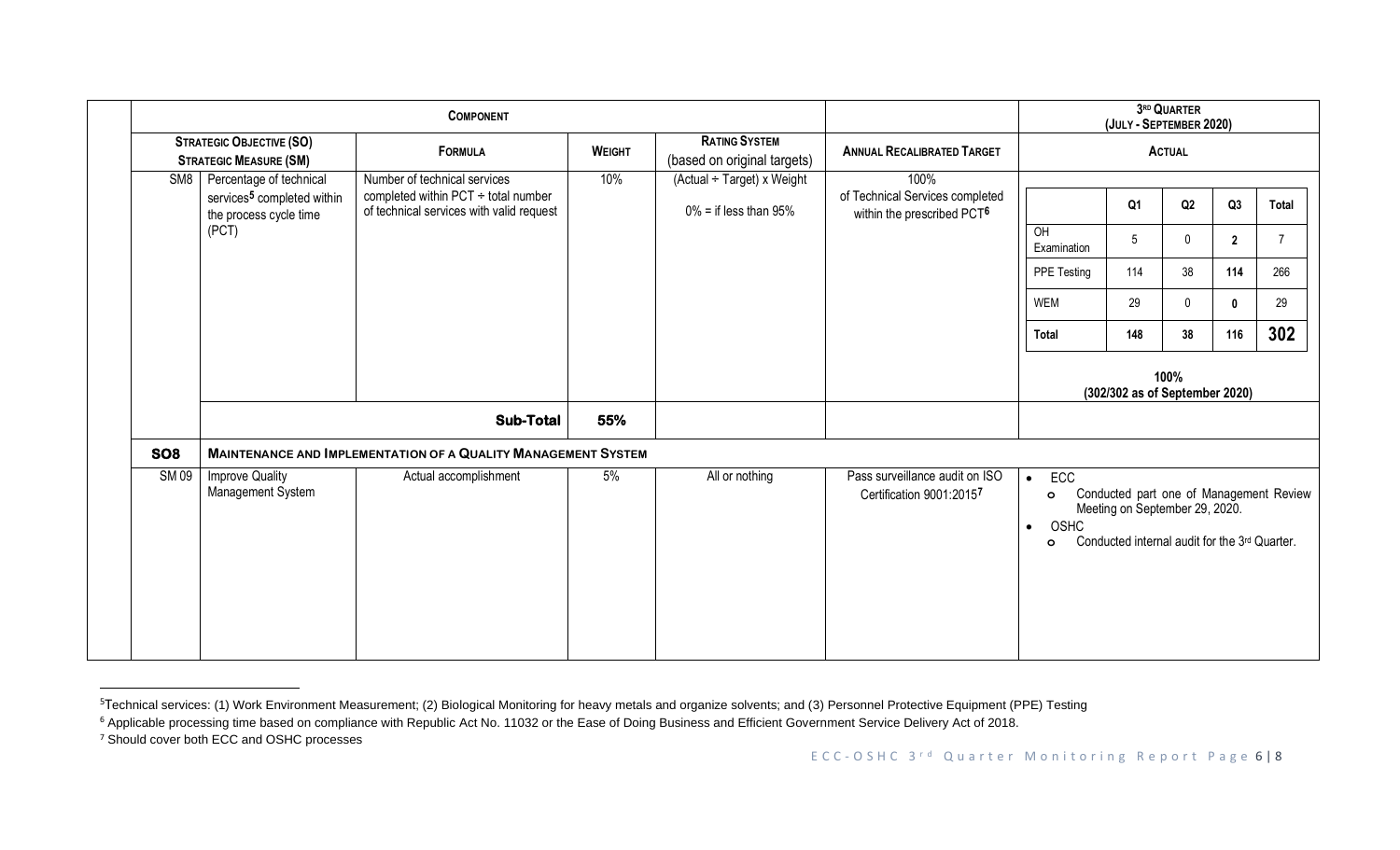|                          |              |                                                                  | <b>COMPONENT</b>                                               |               | 3RD QUARTER<br>(JULY - SEPTEMBER 2020)              |                                                                                                      |                                                                                                                                                                                                                                      |  |  |           |
|--------------------------|--------------|------------------------------------------------------------------|----------------------------------------------------------------|---------------|-----------------------------------------------------|------------------------------------------------------------------------------------------------------|--------------------------------------------------------------------------------------------------------------------------------------------------------------------------------------------------------------------------------------|--|--|-----------|
|                          |              | <b>STRATEGIC OBJECTIVE (SO)</b><br><b>STRATEGIC MEASURE (SM)</b> | <b>FORMULA</b>                                                 | <b>WEIGHT</b> | <b>RATING SYSTEM</b><br>(based on original targets) | <b>ANNUAL RECALIBRATED TARGET</b>                                                                    |                                                                                                                                                                                                                                      |  |  |           |
|                          | <b>SO9</b>   | <b>DEVELOPMENT OF HUMAN RESOURCES CAPABILITIES</b>               |                                                                |               |                                                     |                                                                                                      |                                                                                                                                                                                                                                      |  |  |           |
| GROWTH<br>QИ<br>LEARNING | <b>SM 10</b> | Improvement of the<br>Competency Level of the<br>Organization    | Competency Baseline <sup>8</sup> / Competency<br>Baseline 2019 | 5%            | All or nothing                                      | 20% Improvement of the<br>Competency of the Organization<br>based on the 2019 year-end<br>assessment | <b>Employees with</b><br><b>Competency Gap</b><br>Q <sub>1</sub><br>Q2<br>provided with HR<br>intervention<br>16%<br>35%<br><b>ECC</b><br>Continuing assessment of<br>OSHC<br>technical/functional competencies<br>for each position |  |  | Q3<br>23% |
|                          |              |                                                                  | <b>Sub-Total</b>                                               | 10%           |                                                     |                                                                                                      |                                                                                                                                                                                                                                      |  |  |           |
|                          |              |                                                                  | <b>TOTAL</b>                                                   | 100%          |                                                     |                                                                                                      |                                                                                                                                                                                                                                      |  |  |           |

<sup>&</sup>lt;sup>8</sup> The competency baseline of the organization shall pertain to the average percentage of required competencies met which can be computed using the following formula:

 $\sum_{b=1}^B$  $\sum_{h=1}^{B} \left[ \frac{\sum_{a=1}^{A} \left( \frac{Actual \, Competency \, Level}{Required \, Competency \, Level} \right)_{a}}{\frac{A}{A}} \right]$  $\boldsymbol{A}$  $\overline{B}$ 

where: a = Competency required, A = Total number of Competencies required of position, b = Personnel profiled, B = Total number of personnel profiled